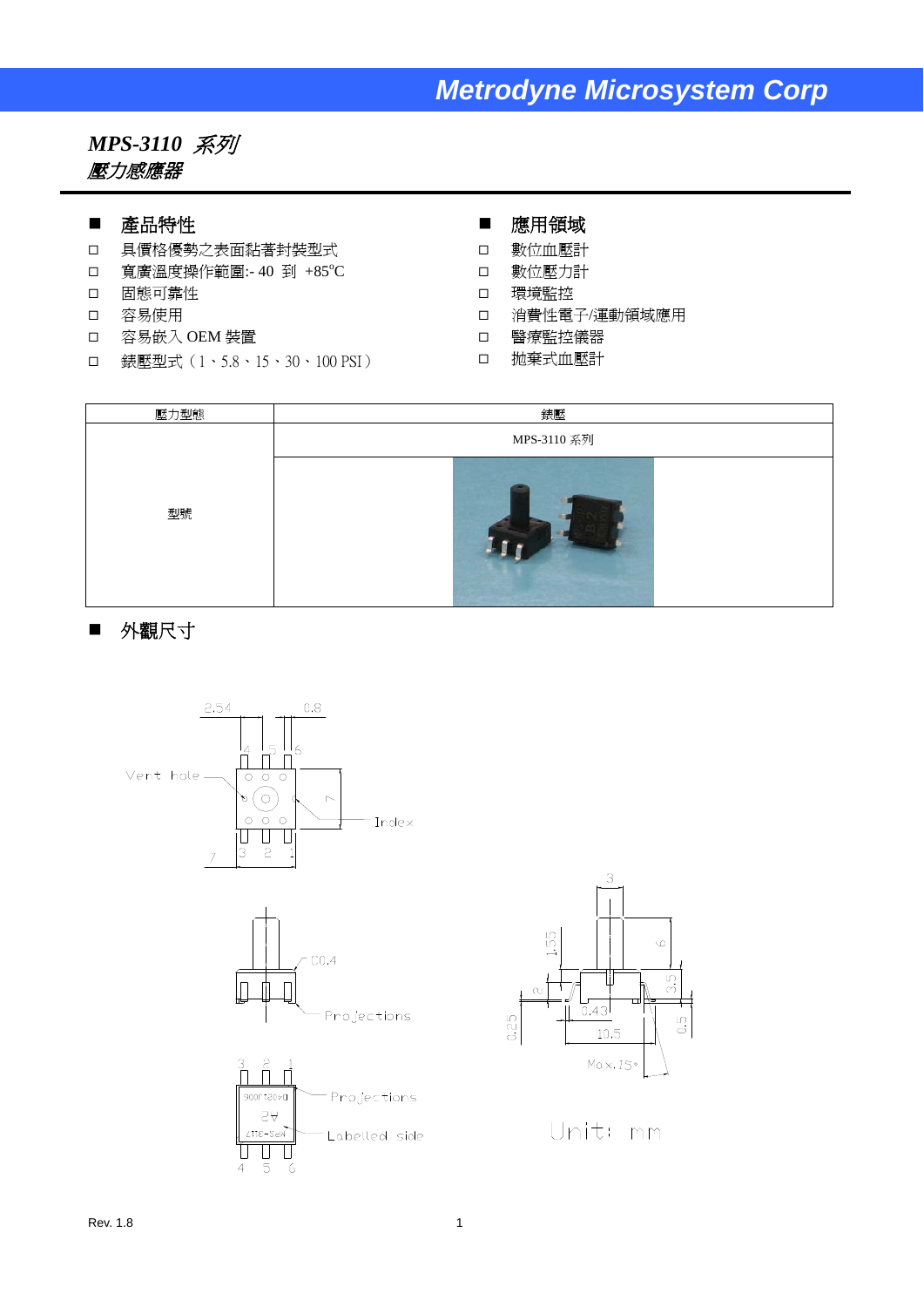### ■ 規格表

| 參數                            | 最小值                            | 典型植                                       | 最大値      | 單位                 | 備註                             |  |  |  |  |
|-------------------------------|--------------------------------|-------------------------------------------|----------|--------------------|--------------------------------|--|--|--|--|
| 一般特性                          |                                |                                           |          |                    |                                |  |  |  |  |
| 壓力範圍                          |                                | $1 \cdot 5.8 \cdot 15 \cdot 30 \cdot 100$ |          | <b>PSIG</b>        |                                |  |  |  |  |
| 最大壓力                          |                                |                                           | 2X       |                    | 額定壓力                           |  |  |  |  |
| 操作溫度範圍                        | $-40$                          |                                           | 85       | $^{\circ}$ C       | $-40^{\circ}F - +185^{\circ}F$ |  |  |  |  |
| 儲存溫度範圍                        | $-40$                          |                                           | 125      | $^{\circ}C$        | $-40^{\circ}F - +257^{\circ}F$ |  |  |  |  |
| 操作濕度範圍                        | 15                             |                                           | 85       | $%$ RH             | 無凝結                            |  |  |  |  |
| 適用媒介                          |                                | 乾淨乾燥之空氣與非腐蝕性氣體                            |          |                    |                                |  |  |  |  |
| 電氣性能(1)                       |                                |                                           |          |                    |                                |  |  |  |  |
| 驅動電壓                          | $\mathbf 2$                    | 5                                         | 15       | Vdc                |                                |  |  |  |  |
| 驅動電流                          |                                |                                           |          |                    |                                |  |  |  |  |
| 3.3kOhm (MPS-3113)            | 0.6                            | 1.5                                       | 4.5      | mA                 | (5)                            |  |  |  |  |
| 5kOhm (MPS-3117 \ MPS-3118)   | 0.4                            | $\mathbf{1}$                              | 3        |                    |                                |  |  |  |  |
| 電阻植                           |                                |                                           |          |                    |                                |  |  |  |  |
| 3.3kOhm (MPS-3113)            | 2.7                            | 3.3                                       | 3.9      | $k\Omega$          |                                |  |  |  |  |
| 5kOhm (MPS-3117 \ MPS-3118)   | $\overline{4}$                 | 5                                         | $\,6$    |                    |                                |  |  |  |  |
| 零點偏移                          | $-25$                          |                                           | 25       | mV                 |                                |  |  |  |  |
| 全尺度跨距電壓                       |                                |                                           |          |                    |                                |  |  |  |  |
| 1 PSI (MPS-3117)              | 20                             | 30                                        | 40       |                    |                                |  |  |  |  |
| 5.8 PSI (MPS-3117)            | 50                             | 75                                        | 100      |                    |                                |  |  |  |  |
| 5.8 PSI (MPS-3113 · MPS-3118) | 20                             | 45                                        | 70       | mV                 |                                |  |  |  |  |
| 15 PSI (MPS-3117)             | 130                            | 170                                       | 210      |                    |                                |  |  |  |  |
| 15 PSI (MPS-3113 · MPS-3118)  | 70                             | 100                                       | 130      |                    |                                |  |  |  |  |
| 30 PSI (MPS-3118)             | 80                             | 110                                       | 140      |                    |                                |  |  |  |  |
| 100 PSI (MPS-3118)            | 70                             | 120                                       | 170      |                    |                                |  |  |  |  |
| 線性度                           |                                |                                           |          |                    |                                |  |  |  |  |
| 1 PSI                         | $-0.7$                         | 0.15                                      | 0.7      | % Span             | (2)                            |  |  |  |  |
| 5.8, 15, 30, 100 PSI          | $-0.3$                         | 0.05                                      | 0.3      |                    |                                |  |  |  |  |
| 零點偏移溫度係數                      |                                |                                           |          |                    |                                |  |  |  |  |
| 1 PSI                         | $-0.22$                        |                                           | 0.22     | % Span/°C          | (3)                            |  |  |  |  |
| 5.8, 15, 30, 100 PSI          | $-0.08$                        |                                           | 0.08     |                    |                                |  |  |  |  |
|                               | $-0.16$                        | $-0.21(4)$                                | $-0.26$  |                    | 定電壓驅動 (3)                      |  |  |  |  |
| 全尺度跨距電壓溫度係數                   | $0.025$ (5)<br>$-0.05$<br>0.05 |                                           | %Span/°C | 定電流驅動 (3)          |                                |  |  |  |  |
| 電阻溫度係數                        | 0.17                           | 0.2                                       | 0.23     | $%$ / $^{\circ}$ C | (3)                            |  |  |  |  |
|                               |                                |                                           |          |                    |                                |  |  |  |  |

備註:

1. 如無特別聲明本表所有數值皆於測試條件,驅動電壓 5 Vdc,25±3℃,相對溼度 25% ~85% 之條件下所測得。

2. 最佳匹配直線。

● 3. 典型之溫度特性數值,其溫度範圍爲 0℃ 到 50℃ 之間。

4. 僅限於定電壓驅動模式下量測(5V)。

5. 僅限於定電流驅動模式下量測(1mA for 5kOhm sensor;1.5mA for 3.3kOhm sensor)。

全磊微機電公司保留修改此項產品規格之權利。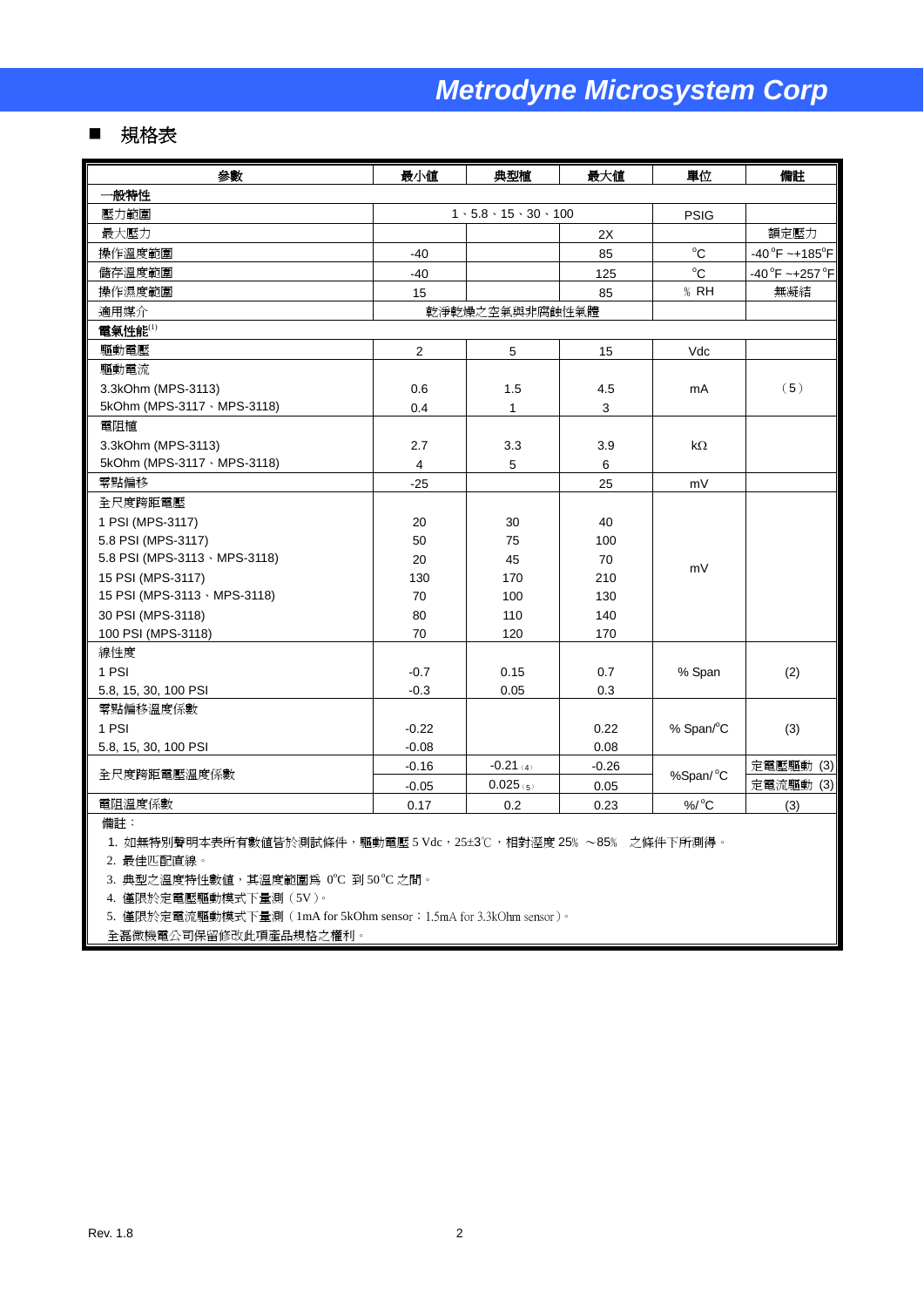# *Metrodyne Microsystem Corp*

### ■ 電路概要圖



### ■ PCB 焊盤建議



Rev.  $1.8$  3